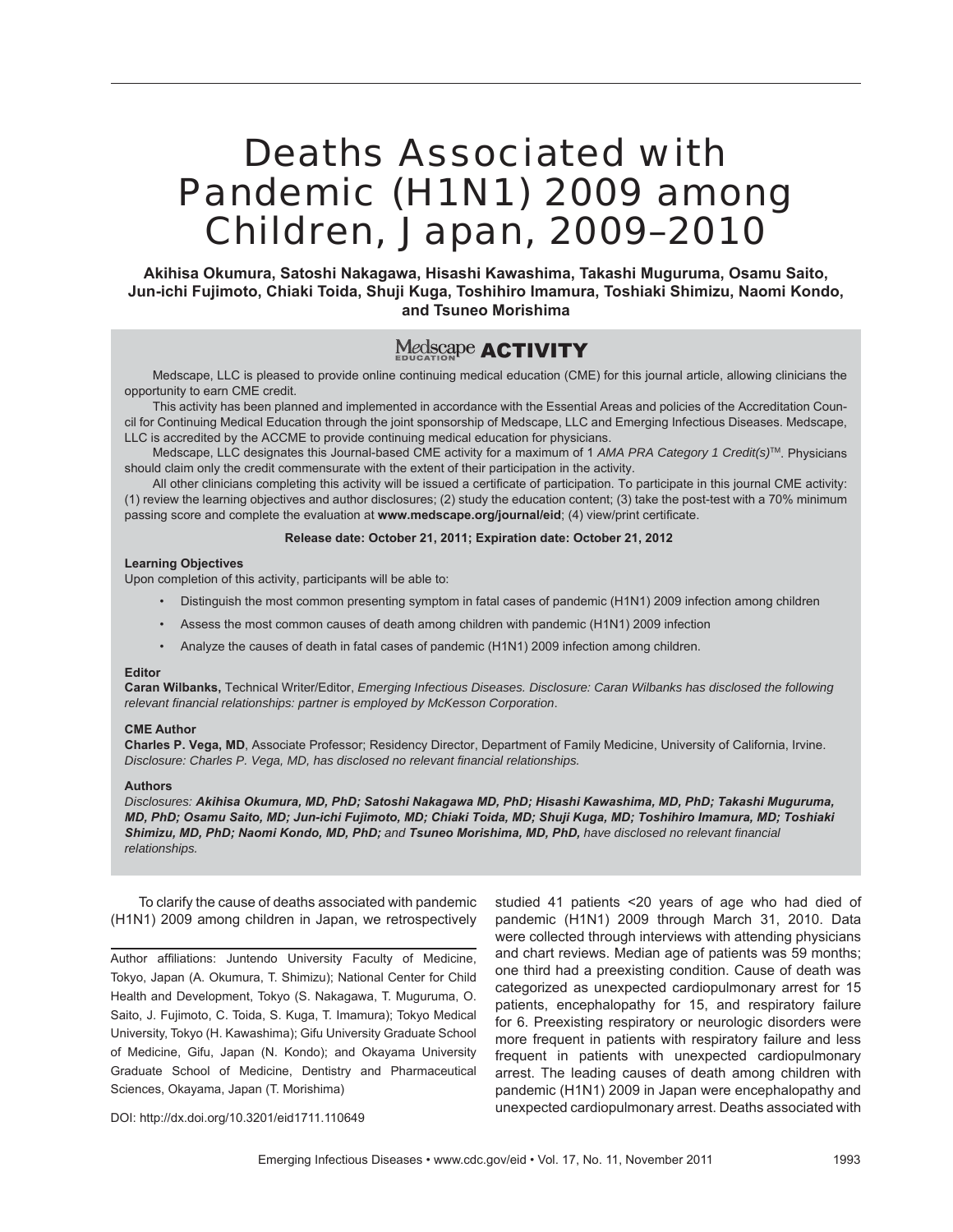respiratory failure were infrequent and occurred primarily among children with preexisting conditions. Vaccine use and public education are necessary for reducing influenzaassociated illness and death.

A novel reassortant strain of influenza A (H1N1) virus containing swine, avian, and human elements (*1*) emerged in Mexico in March 2009. The virus initially spread within North America, causing severe respiratory illnesses in Mexico (*2*) and the United States (*3*,*4*), and then began to spread rapidly worldwide. On June 11, 2009, the World Health Organization confirmed an influenza pandemic.

In Japan, the first case of pandemic  $(H1N1)$  2009 was confirmed on May 16, 2009. The first outbreak occurred in western Japan, where the number of cases increased then decreased quickly. The second outbreak started in early June and quickly spread to all parts of Japan. The first death associated with pandemic (H1N1) 2009 in Japan was confirmed August 15, and the first death of a child occurred September 17. As of March 31, 2010, the Ministry of Health, Labour, and Welfare (MHLW) reported on its website (www.mhlw.go.jp/kinkyu/kenkou/ influenza/houdou.html) that 198 patients in Japan with pandemic (H1N1) 2009 had died, of whom 41 were children <20 years of age.

Several authors have reported that respiratory diseases associated with pandemic (H1N1) 2009, including viral pneumonia and acute lung injury, that required intensive care occurred most often in children (*5–16*). In Japan, hospitalizations of children because of severe pneumonia or other respiratory complications increased (*17*). Concerns were raised regarding deaths among children from acute encephalopathy in association with pandemic (H1N1) 2009 because acute encephalopathy has been associated with death from seasonal influenza in Japan (18,19). Neurologic complications associated with pandemic (H1N1) 2009, including acute encephalopathy, altered mental status, and status epilepticus, also have been reported from other countries (*20*–*23*).

Accurate data on the causes of death associated with pandemic (H1N1) 2009 among children are necessary for making a counterplan against future pandemic influenza. We investigated detailed clinical data collected by MHLW for children whose deaths were associated with pandemic (H1N1) 2009. We focused on the direct cause of death and clinical differences by cause of death.

#### **Materials and Methods**

After the first patient was identified in May 2009, all medical professionals were required to report deaths associated with pandemic (H1N1) 2009 to MHLW. Press releases on patient deaths were provided on MHLW's website. As of March 31, 2010, a total of 41 patients <20 years of age were listed.

Infection with pandemic (H1N1) 2009 virus was confirmed with nasal swab specimens or aspirates from the nose, throat, or tracheal tube by using real-time reverse transcription PCR (RT-PCR) at local public health laboratories or the National Institute of Infectious Diseases in Japan, according to the institute's recommended protocol. Samples for RT-PCR could not be obtained for 3 patients; however, rapid antigen tests were positive for influenza A for all 41 patients. Because influenza A viruses other than pandemic (H1N1) 2009 virus were rarely isolated in Japan during the study, these 3 patients were included in our analysis.

Two research groups collaborated to collect detailed data on deaths associated with pandemic (H1N1) 2009 among children. The collaborative study group comprised 3 chief members (A.O., S.N., and H.K.) and 6 assistant members (T.M., O.S., J.F., C.T., S.K., and T.I.). During February–June 2010, members of the collaborative study group contacted the attending physician of each child who died and visited the hospital to obtain detailed information. We abstracted data from medical records by using a structured report form and obtained demographic, clinical, laboratory, and radiologic data from interviews with attending physicians and chart reviews. Onset of influenza was considered the time at which a temperature >38°C was first recorded. The chief members of the study group reevaluated chest radiographs; computed tomography (CT) scan of the head, chest, and abdomen; and magnetic resonance images of the head, including those obtained at autopsy.

Cause of death (Table 1) for each patient was categorized after the 3 chief members reviewed the detailed clinical course and laboratory and radiologic data. At first, each chief member independently presumed the cause of death for each patient. When they agreed on the presumed cause of death, it was adopted as a cause of death. When the chief members disagreed, they reached a consensus on the cause of death after discussion.

Because the study was considered to be a public health activity entailing surveillance of deceased persons, approval from an ethics committee or institutional review boards at participating hospitals and informed consent were not required. Anonymous data were collected retrospectively and were kept confidential.

Statistical analyses were performed to identify differences among patients by cause of death. Because the number of patients who died of myocarditis and viral sepsis was small, these cases were excluded from statistical analyses. We also excluded 1 patient who died of presumed incidental intracranial hemorrhage. The Kruskal-Wallis test was used to compare numerical variables. When a p value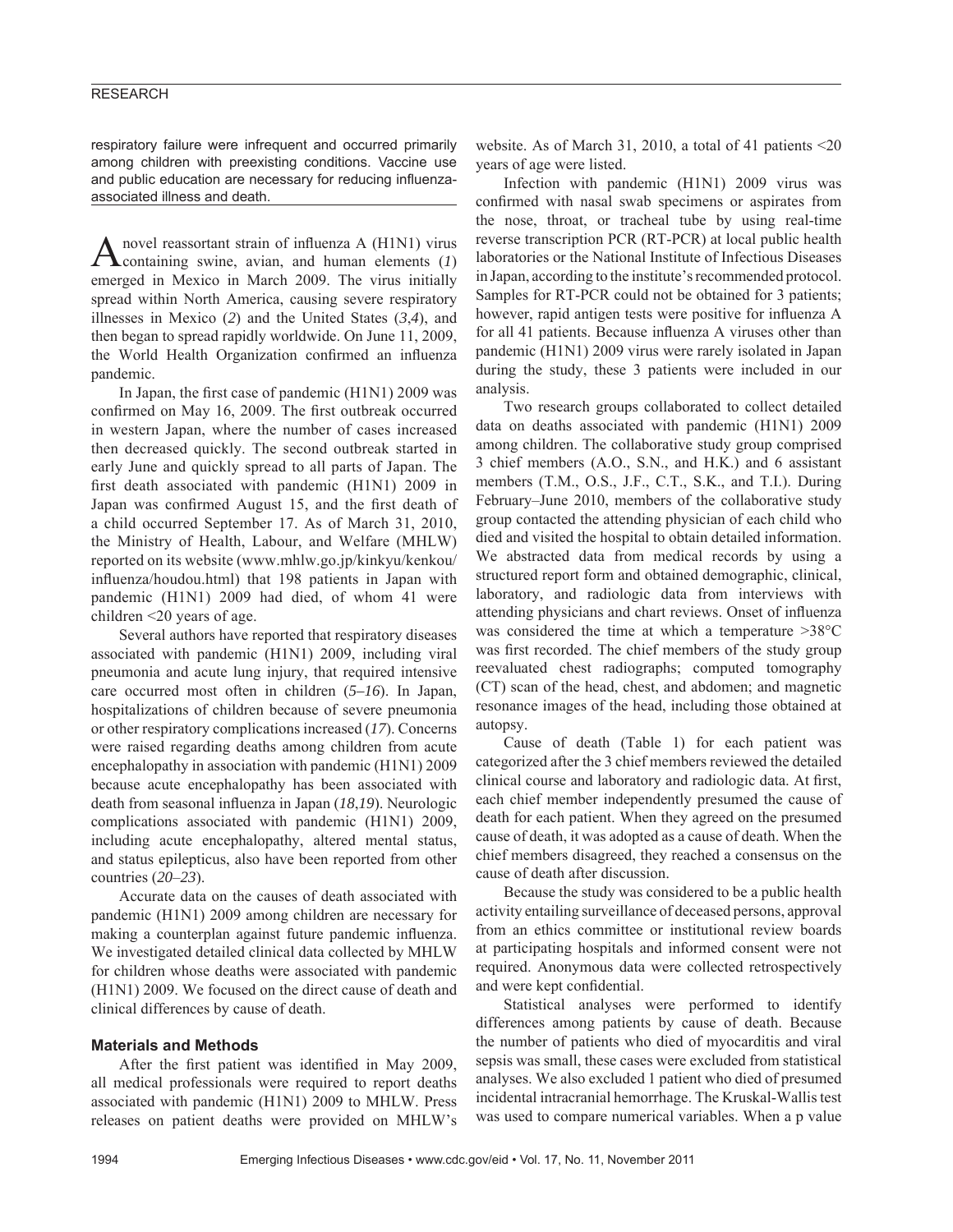|  | Table 1. Causes of death for 41 patients <20 years of age with |  |
|--|----------------------------------------------------------------|--|
|  | pandemic (H1N1) 2009, Japan, May 2009–March 2010               |  |

|                                         | $p$ andonno (1111) (2000, 0apan, 191a) 2000 - Maron 2010                                                                                                                                                                                                                                                                              |
|-----------------------------------------|---------------------------------------------------------------------------------------------------------------------------------------------------------------------------------------------------------------------------------------------------------------------------------------------------------------------------------------|
| Cause                                   | Definition                                                                                                                                                                                                                                                                                                                            |
| Unexpected<br>cardiopulmonary<br>arrest | Cardiopulmonary arrest without clear findings<br>of respiratory failure, cardiomyopathy, or<br>encephalopathy                                                                                                                                                                                                                         |
| Respiratory<br>failure                  | Desaturation, need for oxygen<br>supplementation or mechanical ventilation or<br>both, associated with radiologic findings of<br>pneumonia or acute lung injury                                                                                                                                                                       |
| Myocarditis                             | Markedly reduced cardiac output, severe and<br>refractory arrhythmia, or severe circulatory<br>collapse                                                                                                                                                                                                                               |
| Viral sepsis                            | Refractory hypotension and rapidly<br>progressing multiorgan failure associated<br>with at least 2 of the following: tachypnea;<br>leukopenia <4000 cells/µL or leukocytosis<br>>12,000 cells/uL; tachycardia; body<br>temperature > 38.0 $\degree$ C or < 36.0 $\degree$ C; cold<br>extremities; and increased capillary refill time |
| Encephalopathy                          | At least 1 of the following: altered mental<br>state without profound respiratory and<br>cardiac failure or neuroimaging findings<br>consistent with encephalopathy such as<br>marked brain edema, focal lesions, and<br>blurred gray-white matter junction                                                                           |
| Incidental                              | Other findings that are not directly<br>attributable to influenza infection                                                                                                                                                                                                                                                           |

<0.05 was obtained by Kruskal-Wallis test, post hoc testing was performed by using the Tukey test. We compared categorical variables by using the  $\chi^2$  test. When the  $\chi^2$  test gave a p value  $\leq 0.05$ , adjustment residual analysis was performed. An absolute value of the adjustment residual >2 was considered significant.

#### **Results**

#### **Study Population**

Deaths included in the study were distributed almost evenly throughout Japan. The timing of infection with pandemic (H1N1) 2009 virus was concentrated primarily during October 2009–January 2010 (Figure 1).

Median age of children was 59 months (range 7–206 months); 20 (49%) patients were 0–4 years of age and 12 (29%) were  $5-9$  years of age (Figure 1). Twenty-five (61%) patients were boys. Fourteen (34%) patients had  $\geq$ 1 preexisting conditions. Respiratory disorders (at least 1 of asthma, chronic lung disease, or a disorder necessitating tracheostomy) were present in 9 patients, none of whom were receiving systemic corticosteroids. Neurologic disorders (at least 1 of cerebral palsy, mental retardation, epilepsy, or neuromuscular disease) were present in 11 patients, 9 of whom had  $\geq$  2 neurologic disorders, and 7 had concurrent respiratory disorders. No patients had endocrine or immunologic disorders or obesity. History of febrile seizures was noted for 6 (15%) patients. One patient had been vaccinated against pandemic (H1N1) 2009 virus and

another 2 against seasonal influenza virus. The other 38 had not been vaccinated against pandemic (H1N1) 2009 virus or seasonal influenza virus. Close contact with a person who had influenza within a few days before symptom onset was reported for 15 (44%) of 34 patients for whom this information was available.

Information about clinical signs and symptoms of infection with pandemic (H1N1) 2009 virus was available for all but 1 patient. Clinical signs included temperature >38°C (40 [100%] patients), cough (20 [50%]), rhinorrhea (12 [30%]), tachypnea (10 [25%]), dyspnea (12 [30%]), and wheezing (6 [15%]). Vomiting was observed in 8 (20%) patients; diarrhea (3 patients), tachycardia (3), headache (1), and myalgia (2) were rare.

Influenza was diagnosed by rapid antigen test within 2 days after onset of fever for 39 (95%) patients. Before the life-threatening event, 19 (46%) patients received oseltamivir and 5 (12%) received zanamivir. These antiviral drugs were prescribed soon after diagnosis of influenza by rapid antigen test. Acetaminophen was administered to 13 (39%) of 33 patients for whom this information was available.



Figure 1. Timing of onset of pandemic (H1N1) 2009 in children and patient age, Japan, May 2009–March 2010. A) Date of illness onset for children  $\geq$ 15 years of age compared with those <15 years of age. B) No. patients at each age at time of illness onset.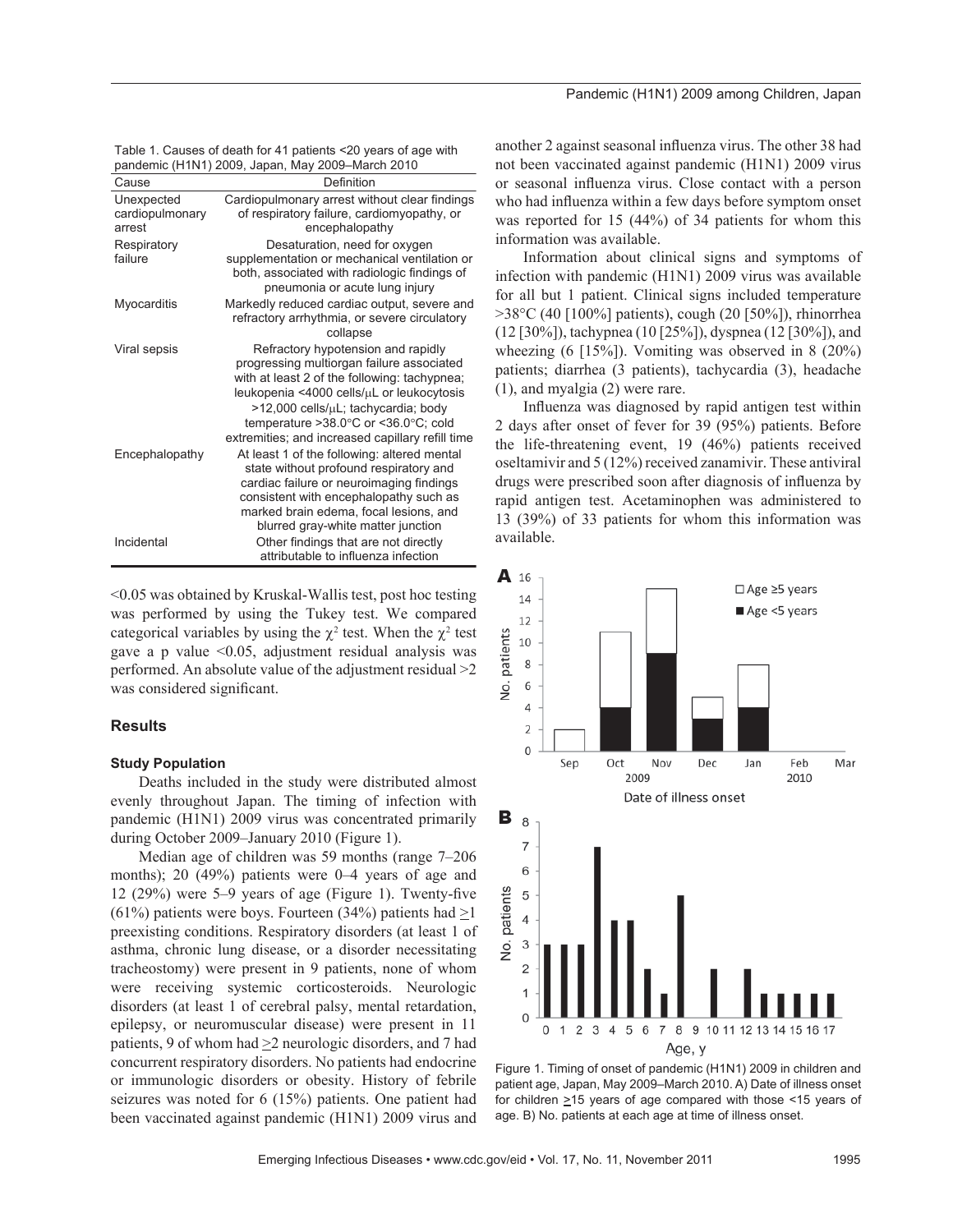For 34 (83%) children, a life-threatening event occurred within 2 days after influenza onset (Figure 2). Twenty-nine (71%) children died within 4 days after influenza onset (Figure 2). Patient age, interval between onset of fever and life-threatening event, or interval between onset of fever and death did not differ by presence or absence of preexisting conditions. Death was confirmed in an emergency department for 14 patients, intensive care unit for 13, inpatient ward for 12, outside of a hospital for 1, and outpatient clinic for 1.

Blood culture test results were positive for only 1 of 21 patients who had at least 1 blood culture; this patient had had pneumonia associated with methicillin-resistant *Staphylococcus aureus* (MRSA) before infection with pandemic (H1N1) 2009 virus. Bacterial cultures from respiratory tract samples were positive for 2 of 16 patients (1 with MRSA and 1 with *Streptococcus pneumoniae* infection). Information about pathologic findings was not available for any of the 6 patients for whom postmortem examinations were conducted.

#### **Causes of Death**

 $A_{25}$ 

Cause of death was categorized as unexpected cardiopulmonary arrest (CPA) for 15 patients, encephalopathy for 15, respiratory failure for 6, myocarditis for 2, viral sepsis for 2, and incidental for 1. Median age of patients who died of unexpected CPA was 43 months. Only 1 of these patients had a preexisting condition. For 13 patients, unexpected CPA occurred outside the hospital; most patients were presumed to have been found several hours after CPA. Two patients experienced unexpected CPA in the hospital, 1 in the outpatient clinic and 1 during hospitalization. Chest radiographs and CT scans of the head and chest were unremarkable for all children examined.

Encephalopathy was considered the cause of death for 15 patients (median age 62 months). Five of these patients had a preexisting condition, and 3 had preexisting neurologic disorders. All 15 patients had altered mental state or convulsions or both and marked brain edema according to head CT scan or magnetic resonance images or both, which suggests increased intracranial pressure. Nine patients also had low-density areas in the bilateral thalami or brainstem or both. Most patients had clinical brain death within several hours after onset of encephalopathy in association with multiple organ failure. For some patients, mild infiltration was seen on chest radiograph, but pulmonary involvement was not likely the cause of death.

Six patients were judged to have died of respiratory failure; their median age was 78 months. Five of these patients had preexisting neurologic conditions and had radiologic findings consistent with severe pneumonia. Two had been hospitalized because of pneumonia attributable to other pathogens (MRSA for 1 and undetermined for the other) before infection with pandemic (H1N1) 2009 virus; their respiratory state markedly worsened after infection. Nosocomial transmission was strongly suspected, and influenza was diagnosed for both patients on the day after fever onset. One previously healthy patient had severe and

> Figure 2. Days from onset of pandemic (H1N1) 2009 illness to A) life-threatening event or B) death among patients <20 years of age, Japan, May 2009–March 2010.



1996 Emerging Infectious Diseases • www.cdc.gov/eid • Vol. 17, No. 11, November 2011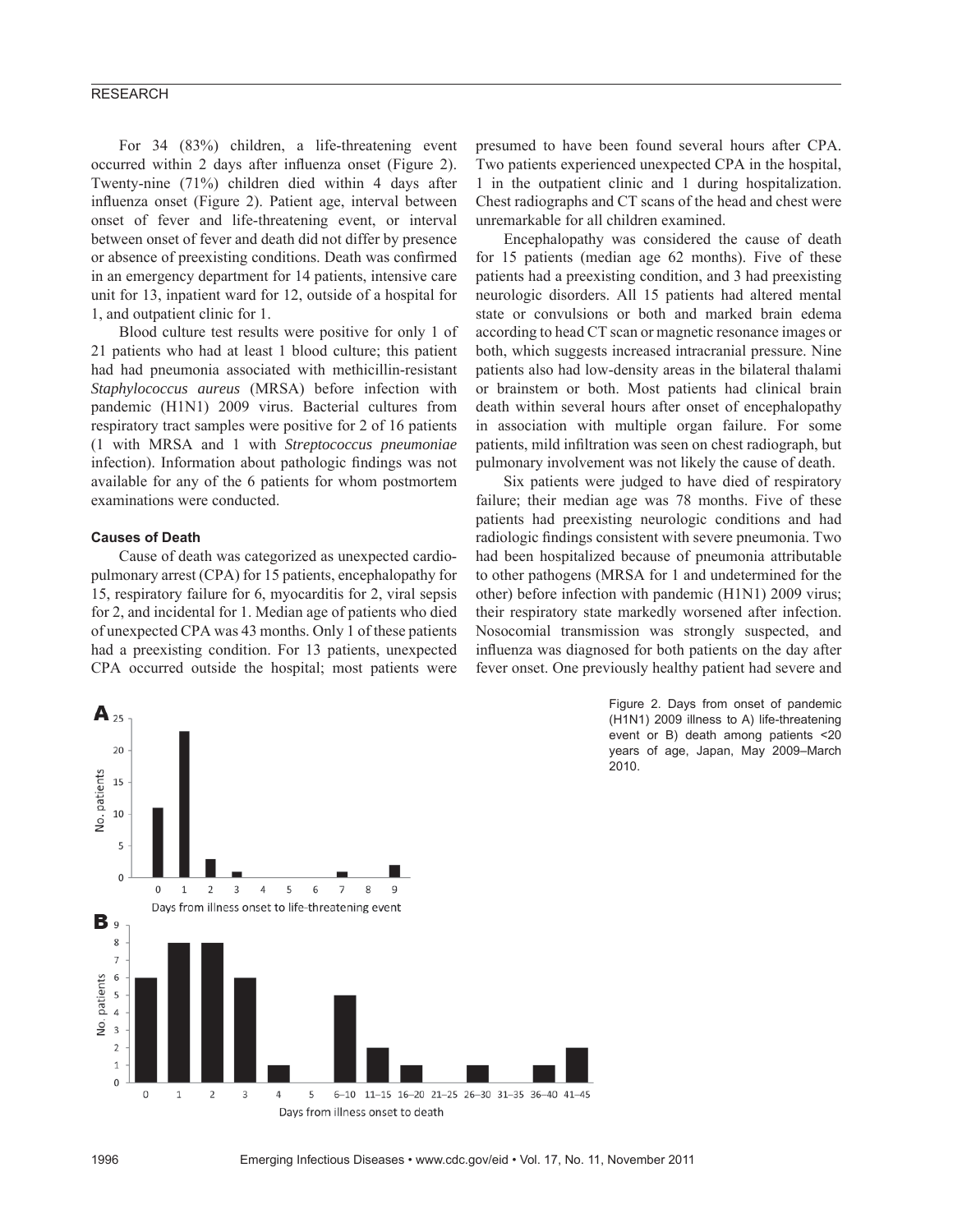rapidly progressive dyspnea and hypoxemia. Chest CT scan performed at autopsy indicated severe infiltration in the entire lungs, corresponding to acute lung injury.

Two patients died of myocarditis; both were >12 years of age and previously healthy. One had unexpected circulatory collapse in a local pediatric clinic; the other was found lying on the floor at home without preceding respiratory or neurologic symptoms. At admission, both patients had markedly elevated creatine kinase (>9,000 IU/L) and markedly reduced cardiac output on cardiac ultrasonography; chest radiographs were unremarkable. In the clinic patient, intensive resuscitation, including intraaortic balloon pumping and continuous hemodiafiltration, was performed but was ineffective.

Viral sepsis resulting from pandemic (H1N1) 2009 virus developed in 2 patients; 1 was severely disabled. Tachypnea, cold extremities, and lethargy were noted for both patients at the local pediatric clinic; shock was diagnosed, and they were immediately transferred to tertiary emergency hospitals. Both had rapidly progressive multiple organ failure with refractory hypotension. For both patients, chest radiographs were unremarkable.

Cause of death was presumed to be incidental to pandemic (H1N1) 2009 virus infection for 1 patient. This patient was hospitalized because of intracranial hemorrhage, which neuroimaging suggested resulted from rupture of an arteriovenous malformation. On day 12 of illness, infection with pandemic (H1N1) 2009 virus was confirmed by RT-PCR.

#### **Comparisons by Cause of Death**

We compared demographic and laboratory data of 36 patients by cause of death (Table 2). Patients who died of myocarditis, viral sepsis, or incidental intracranial hemorrhage were excluded. Patients with unexpected CPA were younger than other patients, although these differences were not significant ( $p = 0.053$ ). Respiratory or neurologic disorders occurred significantly more often in patients with respiratory failure and significantly less often in patients with unexpected CPA. The interval between influenza onset and life-threatening event did not differ by cause of death. Most life-threatening events occurred on the day of or 1 day after influenza onset. Although the percentage of clinical signs and symptoms did not differ by cause of death, tachypnea/dyspnea or wheezing were frequent in patients with respiratory failure. Drugs taken before a life-threatening event did not differ by cause of death. Leukocyte and platelet counts did not differ by cause of death. Alanine transaminase and creatine kinase levels were significantly higher in patients with unexpected CPA than in those with respiratory failure. Blood urea nitrogen concentration was significantly higher in patients with encephalopathy than in those with unexpected CPA or

respiratory failure. Levels of aspartate aminotransferase, lactate dehydrogenase, and creatinine did not differ by cause of death.

## **Discussion**

We investigated the causes of death associated with pandemic (H1N1) 2009 among children in Japan. Most cases were in young, previously healthy children who died after a brief fulminant illness. Unexpected CPA and acute encephalopathy were the leading causes of death. Children who died of respiratory failure often had preexisting conditions, whereas unexpected CPA occurred among younger children without preexisting conditions.

Our finding that encephalopathy was a leading cause of death associated with pandemic (H1N1) 2009 among children in Japan differs from reports from other countries that few children have died of neurologic complications (*5*,*24*). Children with acute encephalopathy or encephalitis associated with pandemic (H1N1) 2009 have been reported outside Japan (*20*–*23*), but most survived with no or mild neurologic sequelae. Most children with acute encephalopathy, such as acute necrotizing encephalopathy (*25*) and acute encephalopathy with biphasic seizures and late reduced diffusion (*26*), were of Japanese or east Asian descent. Children in Japan are presumed to have an underlying genetic predisposition for development of acute encephalopathy (*26*). The median age of children who died of encephalopathy (62 months) was older than that of patients with encephalopathy associated with seasonal influenza (median 2–3 years) (19,27). This difference in age may be related to the age of infected patients; in Japan, more patients 5–9 years or 10–14 years of age were infected with pandemic (H1N1) 2009 than were those 0–4 years (*28*). A fulminant clinical course and marked brain edema were characteristic and common in the encephalopathy patients in our study, irrespective of age, presence or absence of preexisting conditions, and neuroradiologic findings.

Unexpected CPA was another leading cause of death associated with pandemic (H1N1) 2009 among children in Japan. Most cases of unexpected CPA occurred in previously healthy children <5 years of age. The elevated alanine transaminase and creatine kinase levels in these children could be attributable to postmortem changes. The direct cause of unexpected CPA is difficult to determine. One possible explanation is severe brain damage resulting in CPA; however, none of the patients in our study had obvious neurologic signs or symptoms until CPA, nor did they have any evidence of brain herniation. Abrupt onset of CPA suggests a cardiogenic origin such as fatal arrhythmia from undetected myocarditis (*29*,*30*). Myocarditis associated with pandemic (H1N1) 2009 has been reported (*31*,*32*). Gdynia et al. reported an unexpected death of a young adult caused by pandemic (H1N1) 2009–associated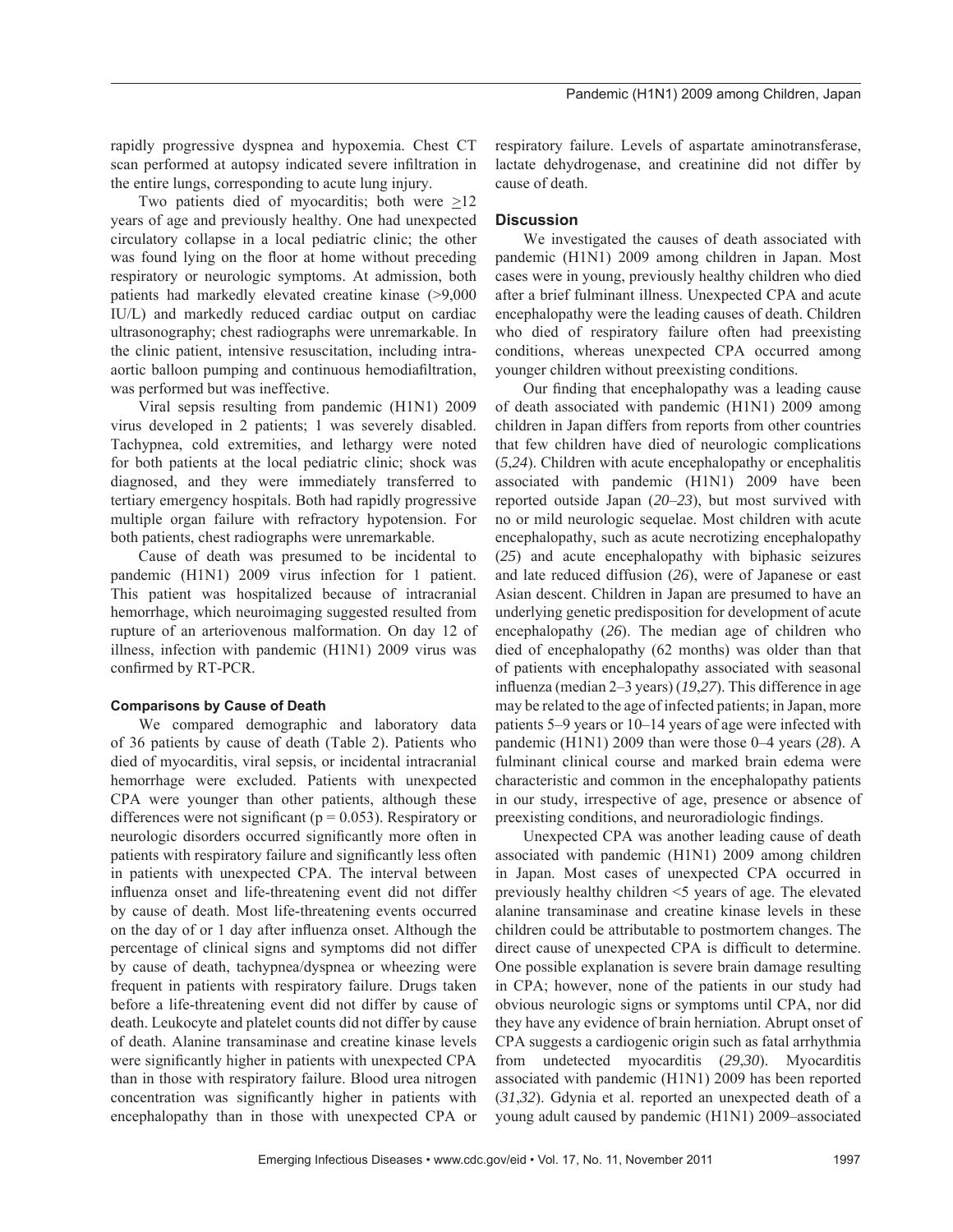| Table 2. Comparisons by cause of death among patients <20 years of age, Japan, May 2009–March 2010* |  |  |  |
|-----------------------------------------------------------------------------------------------------|--|--|--|
|-----------------------------------------------------------------------------------------------------|--|--|--|

|                                                                         | Unexpected CPA.                   | Encephalopathy,                   | Respiratory failure,               |            |
|-------------------------------------------------------------------------|-----------------------------------|-----------------------------------|------------------------------------|------------|
| Characteristic                                                          | $n = 15 +$                        | $n = 15 +$                        | $n = 6 +$                          | p value    |
| Median age, mo (range)                                                  | $43(7 - 164)$                     | 62 (17-200)                       | 78 (45-206)                        | 0.053      |
| Male sex, no. (%) patients                                              | 9(60)                             | 10(67)                            | 2(33)                              | <b>NS</b>  |
| Preexisting condition, no. (%) patients                                 |                                   |                                   |                                    |            |
| Any                                                                     | 1(7) <sup>†</sup>                 | 5(33)                             | $5(83)$ §                          | < 0.05     |
| Respiratory disorders                                                   | 0 <sup>±</sup>                    | 3(20)                             | $4(67)$ §                          | < 0.05     |
| Neurologic disorders                                                    | 1(7) <sup>†</sup>                 | 3(20)                             | $5(83)$ §                          | < 0.05     |
| Previous history of febrile seizures                                    | 2(13)                             | 3(20)                             | 0                                  | <b>NS</b>  |
| Days from influenza onset to life-threatening<br>event (range)          | $1(0-9)$                          | $1(0-2)$                          | $1(0-9)$                           | <b>NS</b>  |
| Days from influenza onset to death (range)                              | $1(0-9)$                          | $3(0-45)$                         | $1.5(1 - 11)$                      | < 0.05     |
| Clinical signs, no. (%) patients                                        |                                   |                                   |                                    |            |
| Cough                                                                   | $5(36)$ , $n = 14$                | 11(73)                            | 3(50)                              | <b>NS</b>  |
| Rhinorrhea                                                              | $4(29)$ , n = 14                  | 7(47)                             | 1(17)                              | <b>NS</b>  |
| Tachypnea or dyspnea                                                    | $1(7)$ , $n = 14$                 | 4(27)                             | 3(50)                              | <b>NS</b>  |
| Wheezing                                                                | $1(7)$ , $n = 14$                 | 1(7)                              | 2(33)                              | <b>NS</b>  |
| Vomiting or diarrhea                                                    | $2(14)$ , n = 14                  | 5(33)                             | 0                                  | <b>NS</b>  |
| Drugs received before life-threatening event, no. (%) patients          |                                   |                                   |                                    |            |
| Oseltamivir                                                             | 7(47)                             | 6(40)                             | 5(83)                              | <b>NS</b>  |
| Zanamivir                                                               | 1(7)                              | 2(13)                             | 2(33)                              | <b>NS</b>  |
| Acetaminophen                                                           | $3(30)$ , $n = 10$                | $7(50)$ , n = 14                  | $2(40)$ , n = 5                    | <b>NS</b>  |
| Leukocyte count, cells/µL, median (range)                               | 6,600 (4,200-11,100).<br>$n = 11$ | 9,350 (3,100-28,730).<br>$n = 14$ | 10,500 (8,650-101,200),<br>$n = 5$ | <b>NS</b>  |
| Platelet count, $\times$ 10 <sup>4</sup> cells/ $\mu$ L, median (range) | 20.5 (11.4-45.8),<br>$n = 11$     | $15.1(6.2 - 32.2)$                | $11.5(8.4 - 49.0),$<br>$n = 5$     | <b>NS</b>  |
| Aspartate aminotransferase, IU/L,<br>median (range)                     | 248 (55-1,981),<br>$n = 12$       | 233 (18-1,760)                    | $52(34 - 73)$ ,<br>$n = 4$         | 0.060      |
| Alanine transaminase, IU/L, median (range)                              | 157 (32-845),<br>$n = 12$         | 70 (9-1,058)                      | 26 (16-57).<br>$n = 4$             | < 0.05     |
| Lactate dehydrogenase, IU/L, median (range)                             | 704 (215-4,801),<br>$n = 12$      | 899 (160-3,610),<br>$n = 14$      | 535 (222-1,022),<br>$n = 4$        | <b>NS</b>  |
| Creatine kinase, IU/L, median (range)                                   | 302 (136-10,612).<br>$n = 12$     | 190 (63-1,026),<br>$n = 14$       | 64 (16-211),<br>$n = 4$            | < 0.01#    |
| Blood urea nitrogen, mg/dL, median (range)                              | $11.2(7.0-31.0),$<br>$n = 12$     | 22.5 (11.7-40.0),<br>$n = 14$     | $10.0 (4.0 - 15.0),$<br>$n = 4$    | $< 0.01**$ |
| Creatinine, mg/dL, median (range)                                       | $0.65(0.17 - 1.40)$ ,<br>$n = 12$ | $1.01(0.62 - 1.39)$               | $0.25(0.08 - 1.00)$ ,<br>$n = 4$   | $< 0.05**$ |

\*CPA, cardiopulmonary arrest; NS, not significant.

†n is for all values unless indicated otherwise.

‡Percentage significantly lower than for the other groups.

§Percentage significantly higher than for the other groups.

¶p<0.05 unexpected CPA vs. encephalopathy. #p<0.05 unexpected CPA vs. respiratory failure.

\*\*p<0.01 unexpected CPA vs. encephalopathy; p<0.05 respiratory failure vs. encephalopathy.

myocarditis (*31*). The clinical course in this patient was characterized by sudden collapse at home followed by fatal arrhythmia. Viral sepsis may also be related to unexpected CPA. Clinical signs of viral sepsis are nonspecific and may be missed. Considering that most cases of unexpected CPA occurred outside the hospital, rapid progression of viral sepsis may have occurred. Unexpected CPA has also been reported in some case series (*5*–*7*,*24*,*33*). Cardiac arrest outside the hospital was observed for 67 of 270 children who died in the United States (*24*). In a report from England, 16 of 70 children who died were in CPA when seen in an emergency department (*7*). Detailed postmortem examinations are necessary to clarify the mechanism of unexpected CPA.

Respiratory failure was an uncommon cause of death among children in Japan. In other countries, diffuse viral pneumonia or pneumonitis with severe hypoxemia were strongly associated with intensive care unit admission associated with pandemic (H1N1) 2009 (*8–13*). Several reports on cases of pandemic (H1N1) 2009 in children also showed that respiratory distress is most common among hospitalized children (*5*–*7*,*14*–*16*,*24*,*34*,*35*). In a study of children in Argentina, refractory hypoxemia caused 62% of all deaths (*14*). A report from England described predominantly respiratory symptoms when care was sought in 53 of 70 children who died (*7*). Most children who died of respiratory failure in Japan had preexisting neurologic or respiratory disorders or both; this finding is similar to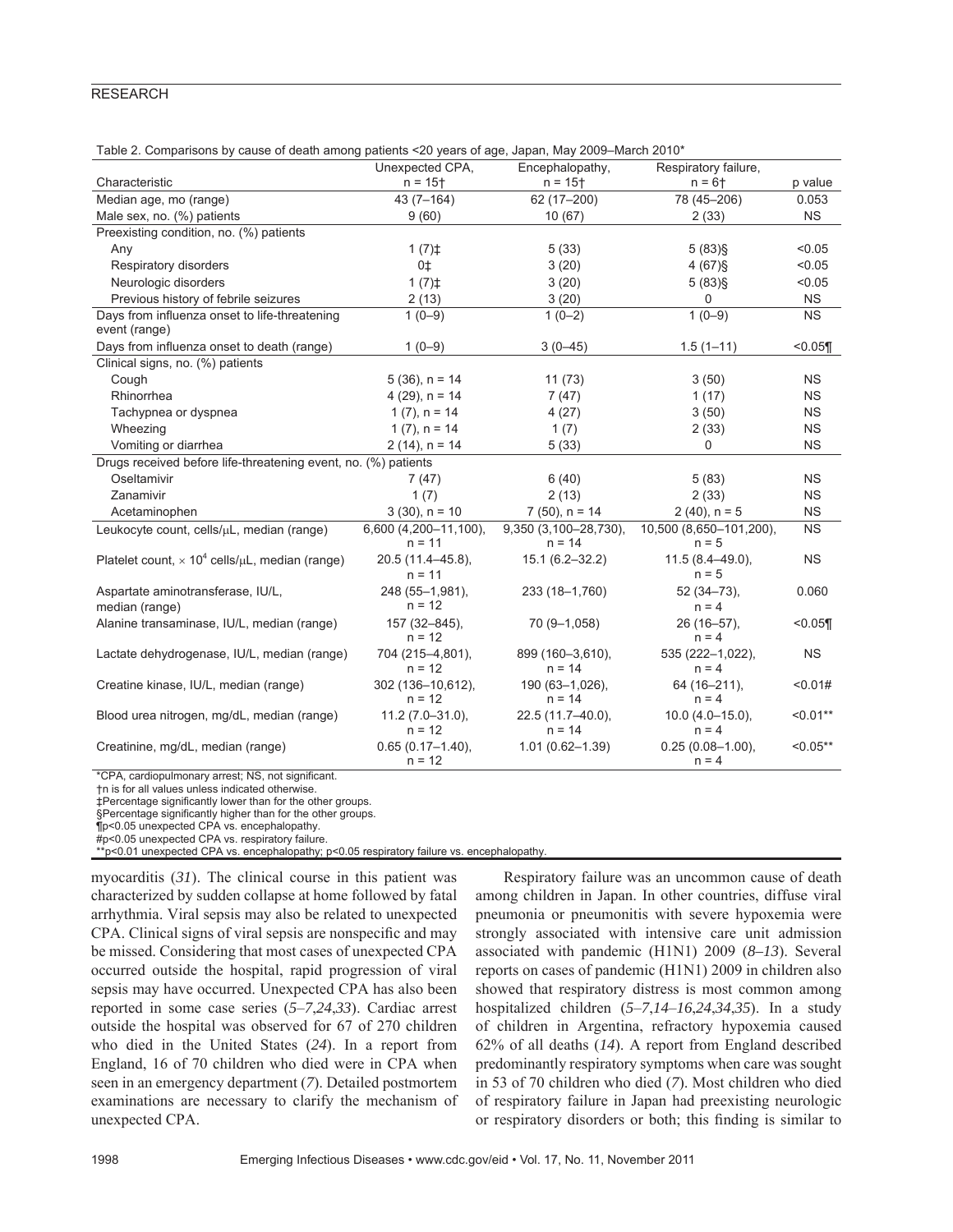The infrequency of preexisting conditions appears to be a feature of deaths associated with pandemic (H1N1) 2009 among children in Japan. Only one third of the participants in our study had >1 preexisting conditions. In contrast, research in Argentina showed that 9 of 13 patients who died of pandemic (H1N1) 2009 had a preexisting condition, including neurologic disorders and chronic lung disease (*14*). In England, preexisting severe or incapacitating systemic diseases were recognized in all deaths in children <5 years of age and in most of those 5–14 years of age (*15*). According to the US Centers for Disease Control and Prevention, 205 of 301 children in the United States whose deaths occurred in association with pandemic (H1N1) 2009 had high-risk medical conditions as defined by the Advisory Committee on Immunization Practices (*24*).

The strength of our study is use of the detailed and precise information obtained during interviews with attending clinicians. Clinical course and demographic data were accurate and detailed, and laboratory data, chest radiographs, and other radiologic data were directly assessed by the study team. Data were standardized by use of a structured report form. In addition, cause of death was determined on the basis of the consensus of the chief study members rather than by the attending clinicians. We thus consider that the data from our study are objective.

Nevertheless, our study has some limitations. First, in some cases, infection might not have been confirmed by PCR; thus, the number of deaths associated with pandemic (H1N1) 2009 among children might have been underestimated. Second, complete data on the number of all children infected with pandemic (H1N1) 2009 virus were not available. In Japan, data on the number of patients with influenza-like symptoms are collected from  $\approx$ 3,000 sentinel pediatric physicians and 2,000 sentinel internal medicine physicians participating in the surveillance system. Because an accurate number of all infected children could not be obtained, the case-fatality rate could not be determined.

Several authors have suggested that neuraminidase inhibitors will be effective for preventing severe illness in patients with pandemic (H1N1) 2009 virus infection (*36*,*37*), and the usefulness of early treatment with neuraminidase inhibitors has been emphasized. However, neuraminidase inhibitors did not appear to be effective in our patients, even though the drugs had been used without delay, which indicates the difficulty of improving the outcome for children with the most severe illness. Prevention and control of influenza with vaccine use and public education is necessary for reducing illness and deaths associated with influenza not only in high-risk children but also in previously healthy ones.

#### **Acknowledgments**

We thank all physicians who participated in the interview and surveillance for their contributions.

This study was supported by grants from MHLW of Japan. The research groups were funded by the Health Labour Sciences Research Grant, the Study Group of Influenza-Associated Encephalopathy, and the Study Group of Management of Pandemic Influenza on Asthmatic Children.

Dr Okumura is assistant professor of Department of Pediatrics, Juntendo University Faculty of Medicine. His research interests include acute encephalopathy associated with infection and application of electroencephalography and neuroimaging.

#### **References**

- 1. Novel Swine-Origin Influenza A (H1N1) Virus Investigation Team; Dawood FS, Jain S, Finelli L, Shaw MW, Lindstrom S, et al. Emergence of a novel swine-origin influenza A (H1N1) virus in humans [erratum in: N Engl J Med. 2009;361:102]. N Engl J Med. 2009;360:2605–15. doi:10.1056/NEJMoa0903810
- 2. Echevarría-Zuno S, Mejía-Aranguré JM, Mar-Obeso AJ, Grajales-Muñiz C, Robles-Pérez E, González-León M, et al. Infection and death from influenza A H1N1 virus in Mexico: a retrospective analysis. Lancet. 2009;374:2072–9. doi:10.1016/S0140-6736(09)61638- X
- 3. Jamieson DJ, Honein MA, Rasmussen SA, Williams JL, Swerdlow DL, Biggerstaff MS, et al. H1N1 2009 influenza virus infection during pregnancy in the USA. Lancet. 2009;374:451–8. doi:10.1016/ S0140-6736(09)61304-0
- 4. Centers for Disease Control and Prevention. Preliminary information important for understanding the evolving situation: pandemic (H1N1) 2009 briefing note 4, July 24, 2009 [cited 2009 Dec 10]. http://www.cdc.gov/H1N1flu/updates/us
- 5. Yung M, Slater A, Festa M, Williams G, Erickson S, Pettila V, et al. Pandemic H1N1 in children requiring intensive care in Australia and New Zealand during winter 2009. Pediatrics. 2011;127:e156–63. doi:10.1542/peds.2010-0801
- 6. Louie JK, Gavali S, Acosta M, Samuel MC, Winter K, Jean C, et al. Children hospitalized with 2009 novel influenza A(H1N1) in California. Arch Pediatr Adolesc Med. 2010;164:1023–31. doi:10.1001/ archpediatrics.2010.203
- 7. Sachedina N, Donaldson LJ. Paediatric mortality related to pandemic influenza A H1N1 infection in England: an observational population-based study. Lancet. 2010;376:1846–52. doi:10.1016/ S0140-6736(10)61195-6
- 8. Nguyen-Van-Tam JS, Openshaw PJ, Hashim A, Gadd EM, Lim WS, Semple MG, et al. Risk factors for hospitalisation and poor outcome with pandemic A/H1N1 influenza: United Kingdom first wave (May–September 2009). Thorax. 2010;65:645–51. doi:10.1136/ thx.2010.135210
- 9. ANZIC Influenza Investigators; Webb SA, Pettilä V, Seppelt I, Bellomo R, Bailey M, et al. Critical care services and 2009 H1N1 influenza in Australia and New Zealand. N Engl J Med. 2009;361:1925– 34. doi:10.1056/NEJMoa0908481
- 10. Kumar A, Zarychanski R, Pinto R, Cook DJ, Marshall J, Lacroix J, et al. Critically ill patients with 2009 influenza A(H1N1) infection in Canada. JAMA. 2009;302:1872–9. doi:10.1001/jama.2009.1496